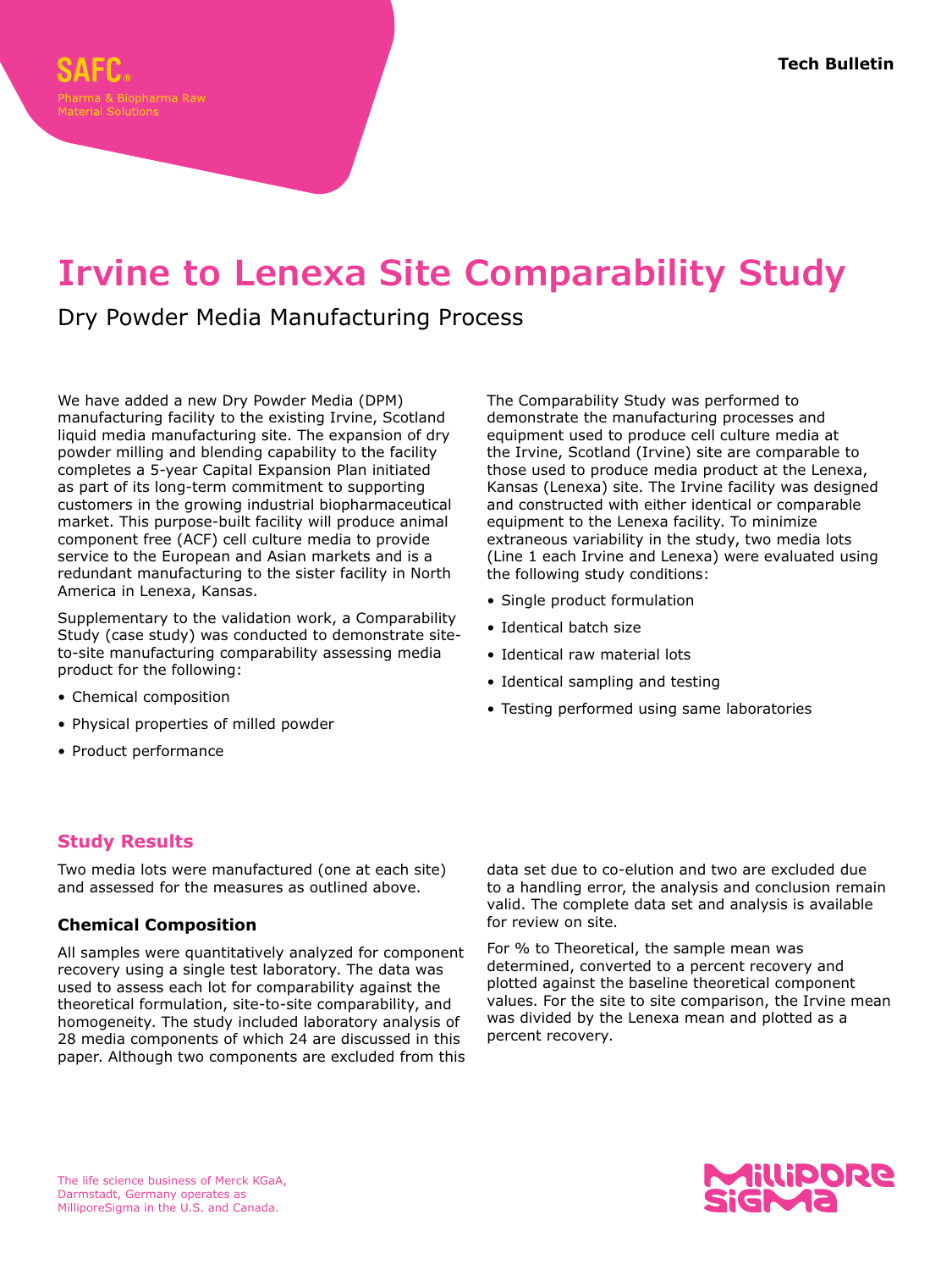#### **Figure 1. Media Components Lenexa**

(% Recovery of Theoretical Formulation)



#### **Figure 2. Media Components Irvine**

(% Recovery of Theoretical Formulation)

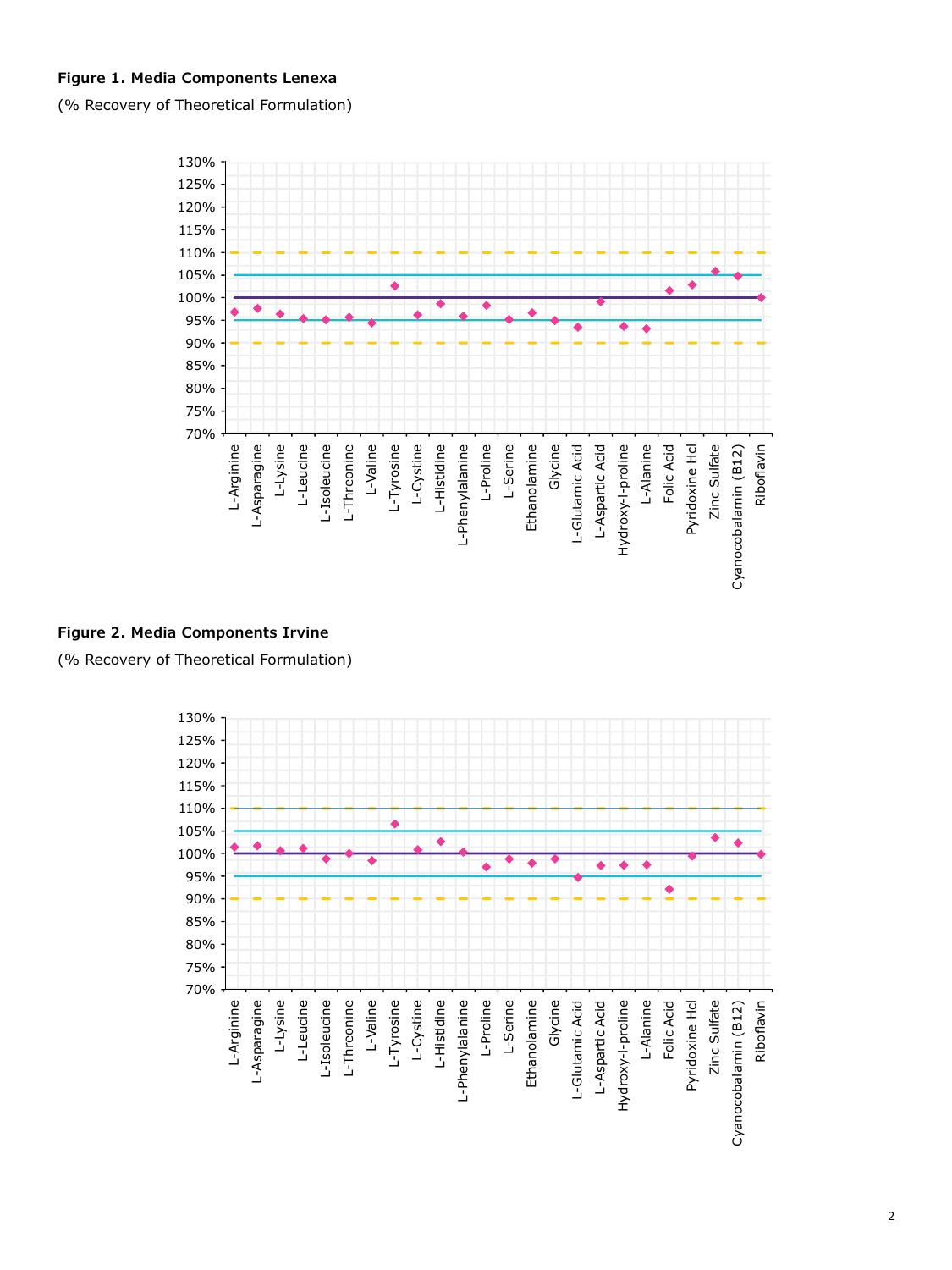#### **Figure 3. Irvine to Lenexa Site Comparison**

% Recovery (Irvine/Lenexa X 100)



The homogeneity of both final product lots was assessed by sampling and testing a number of samples from each batch. The percent Relative Standard Deviation (% RSD) of the component recoveries from the individual samples versus the collective mean was determined. Homogeneity is indicated by a <10% RSD value for all components other than trace metals which is indicated by values of < 15%. Both lots manufactured were well within the homogeneity requirements.

#### **Component Recovery – Percent Relative Standard Deviation**

| Formula % Range     | Component                           | Formula %    | <b>Irvine % RSD</b> | Lenexa % RSD |
|---------------------|-------------------------------------|--------------|---------------------|--------------|
| $< 1.0\%$           | L-Arginine HCl USP                  | 3.96%        | 2.07%               | 1.19%        |
|                     | L-Asparagine H <sub>2</sub> O       | <b>RANGE</b> | 2.15%               | 1.25%        |
|                     | L-Lysine HCl USP/EP/JP              |              | 2.13%               | 0.96%        |
|                     | L-Leucine USP/EP/JP                 |              | 2.34%               | 1.02%        |
|                     | L-Isoleucine USP/EP/JP              |              | 2.13%               | 1.18%        |
|                     | L-Threonine USP/EP/JP               |              | 2.09%               | 1.28%        |
|                     | L-Valine USP/EP/JP                  |              | 2.15%               | 1.27%        |
|                     | L-Tyrosine 2Na Salt                 |              | 2.05%               | 1.03%        |
|                     | L-Cystine 2HCL                      | 1.06%        | 1.95%               | 0.99%        |
| $0.1\% < X > 1.0\%$ | L-Histidine HCl H <sub>2</sub> O EP | 0.74%        | 2.15%               | 1.12%        |
|                     | L-Phenylalanine USP/EP              |              | 2.35%               | 1.31%        |
|                     | L-Proline USP/EP                    | RANGE        | 2.33%               | 1.37%        |
|                     | L-Serine USP/EP                     |              | 2.21%               | 1.29%        |
|                     | Ethanolamine HCI                    | 0.12%        | 2.23%               | 1.37%        |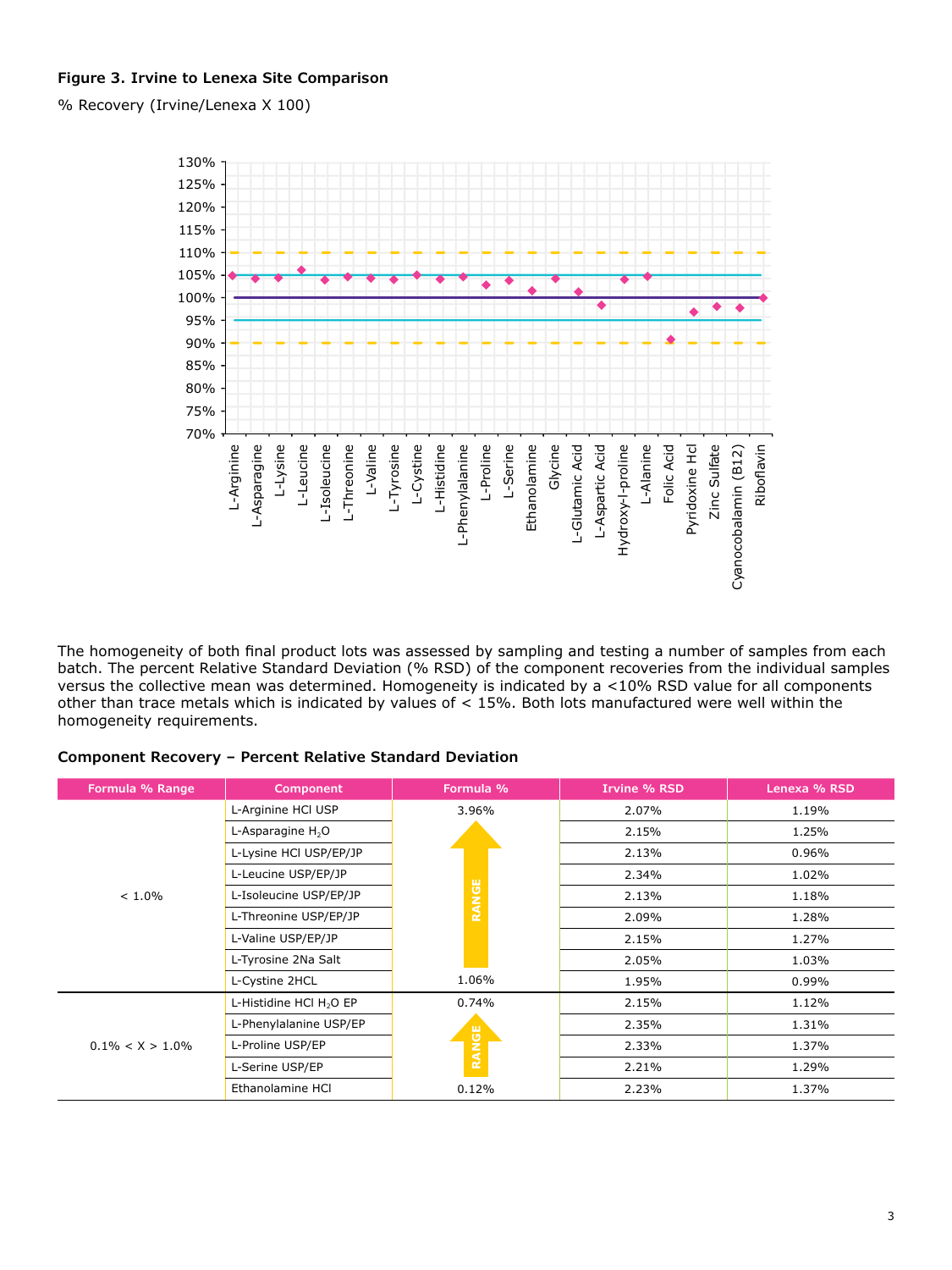| Formula % Range      | Component                           | Formula %              | <b>Irvine % RSD</b> | Lenexa % RSD |
|----------------------|-------------------------------------|------------------------|---------------------|--------------|
| $0.01\% < X > 0.1\%$ | Glycine USP/EP/JP                   | 0.093%<br><b>RANGE</b> | 2.75%               | 2.52%        |
|                      | L-Glutamic Acid Anhydrous EP        |                        | 2.12%               | 1.55%        |
|                      | L-Aspartic Acid USP                 |                        | 2.24%               | 1.95%        |
|                      | Zinc Sulfate 7H <sub>2</sub> O ACS1 |                        | 2.17%               | 6.16%        |
|                      | Hydroxy-L-Proline                   |                        | 3.87%               | 3.23%        |
|                      | L-Alanine USP/EP                    |                        | 2.05%               | 1.53%        |
|                      | Folic Acid USP                      |                        | 0.56%               | 1.08%        |
|                      | Pyridoxine HCI USP                  | $0.011\%$              | 1.37%               | 1.72%        |
| $X < 0.01\%$         | Cyanocobalamin(B12) USP             |                        | 1.71%               | 2.51%        |
|                      | Riboflavin USP                      | 0.001%                 | 3.15%               | 2.97%        |

#### **Physical Properties, Particle Size and Bulk Density**

Each study lot was evaluated for the two physical characteristics of particle size distribution and bulk density. The particle size distribution graph represents the variety of components contained within the cell culture formulation, with the micron size on X-axis and the quantity % on the Y-axis. In addition, a regression analysis of the particle size data was performed. The R2 value represents how close the data points are to the fitted regression line. The Lenexa produced lot versus the Irvine produced lot for the fractional components show the correlation coefficient, or the fit to be nearly a >98.8% match.



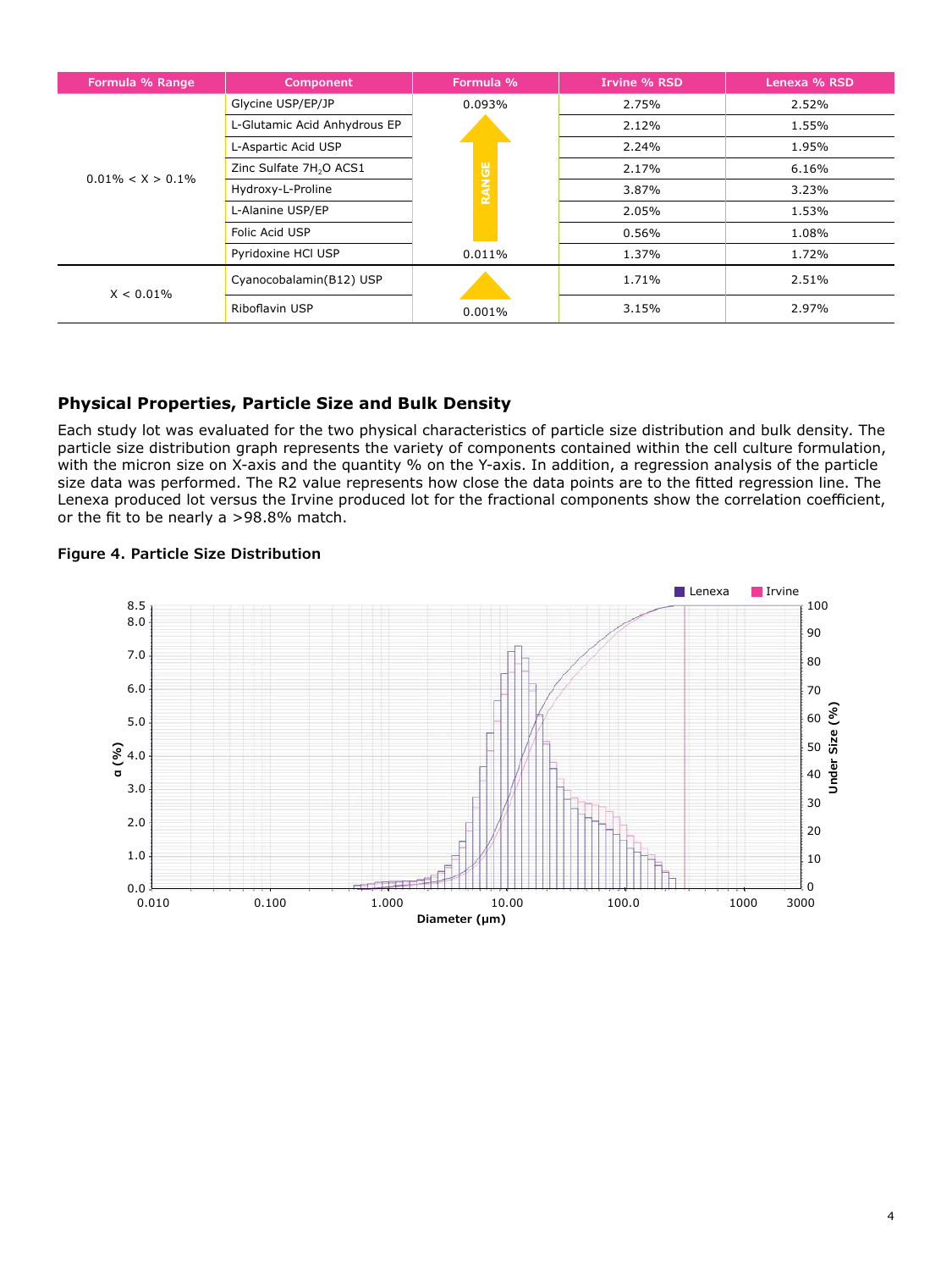

Bulk density measurements are used to determine the volume a given cell culture formulation physically occupies. The nearly identical bulk density values demonstrate the two lots of product are physically comparable and will display similar material handling characteristics.

| <b>Sample Description</b> | <b>Irvine Lot</b> | ZLenexa Lotz  | <b>Comparability</b> |
|---------------------------|-------------------|---------------|----------------------|
| <b>Finished Product</b>   | $0.6152$ kg/L     | $0.6158$ kg/L | 100%                 |

#### **Product Performance**

Both media product lots were tested against the Finished Product Specification (FPS). The FPS remains the same for any product regardless of the manufacturing site. The finished product test results were well within Finished Product Specifications and were similar or nearly identical.

#### **Finish Product Specification Test Results**

| <b>Test (Specification)</b>                                                                                      | <b>Results</b>                    |                                   |  |
|------------------------------------------------------------------------------------------------------------------|-----------------------------------|-----------------------------------|--|
|                                                                                                                  | Lenexa Lot                        | <b>Irvine Lot</b>                 |  |
| Bioburden $(<=100$ CFU/100 mL)                                                                                   | Pass                              | Pass                              |  |
| Osmolality w / NaHCO <sub>3</sub> (Record)                                                                       | 291 mOsm/kg H <sub>2</sub> O      | 292 mOsm/kg $H2O$                 |  |
| Osmolality w/o NaHCO <sub>3</sub> (Record)                                                                       | 247 mOsm/kg H <sub>2</sub> O      | 247 mOsm/kg H <sub>2</sub> O      |  |
| pH w / NaHCO <sub>3</sub> (Record)                                                                               | 6.9                               | 6.8                               |  |
| pH w/o NaHCO <sub>3</sub> (Record)                                                                               | 6.1                               | 6.2                               |  |
| Solubility (Soluble at 1X)                                                                                       | Soluble at 1X                     | Soluble at 1X                     |  |
| Endotoxin $(<= 5.0$ EU/mL)                                                                                       | $<$ /= 5.0 EU/mL                  | $<$ /= 5.0 EU/mL                  |  |
| Growth Promotion / Cytotoxicity<br>$(CD > / = 2.0 \times 10E6$ cells/mL w/ CHOK-1 cells Viability $> / = 95\%$ ) | 99.7% Viability                   | 99.4% Viability                   |  |
| Appearance<br>(Off-white to pink free flowing powder)                                                            | Off-white, free-flowing<br>powder | Off-white, free-flowing<br>powder |  |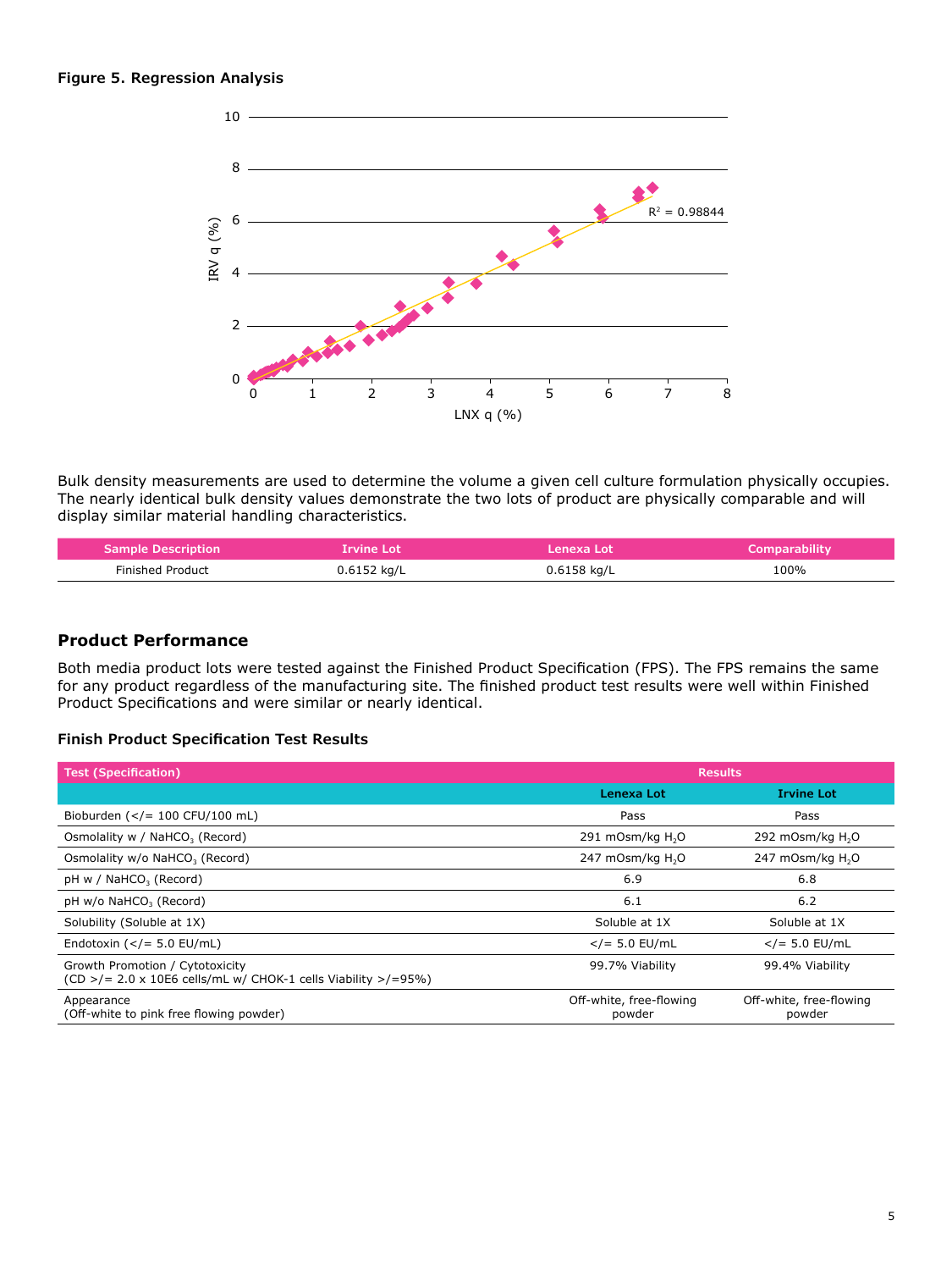In addition to the standard QC assay for cell culture, two separate clones selected for optimal performance in the media formulation, were measured in a fed-batch system. Feed and conditions were kept constant. Cell performance was measured by monitoring viable cell density (VCD) across a number of culture days, and by protein production (IgG mg/L). The peak VCD is also listed and compared.

#### **Figure 6. Fed-Batch Growth Curves**

Irvine & Lenexa Media Lots



The growth curves from the Irvine and Lenexa media lots are nearly identical for both cell lines. There was no notable difference in terms of VCD as graphed across the number of days and each culture reached comparable peak densities.

| l Cell Line                   | <b>Measure</b>      | <b>Irvine</b> | Lenexa       | <b>Comparability</b> |
|-------------------------------|---------------------|---------------|--------------|----------------------|
| CHOZN <sup>®</sup> (Clone 23) | Viable Cell Density | 4.91E+06      | 4.96E+06     | 99.0%                |
|                               | Titer (mg/L)        | 1522.8        | 1676.9       | 90.8%                |
| CHOZN® (Clone BRI)            | Viable Cell Density | $1.24E + 07$  | $1.33E + 07$ | 93.2%                |
|                               | Titer (mg/L)        | 600.4         | 595.5        | 100.8%               |

#### **Figure 6. Fed-Batch Growth Curves**

Irvine & Lenexa Media Lots



The growth patterns, peak cell densities, and production of IgG for both the Irvine and Lenexa lots are comparable in the conditions tested. The titer and peak density are within the 17% comparability range. This range was set based on expected values for reproducibility within biological assays. The values obtained within the study were much tighter indicating close comparability.